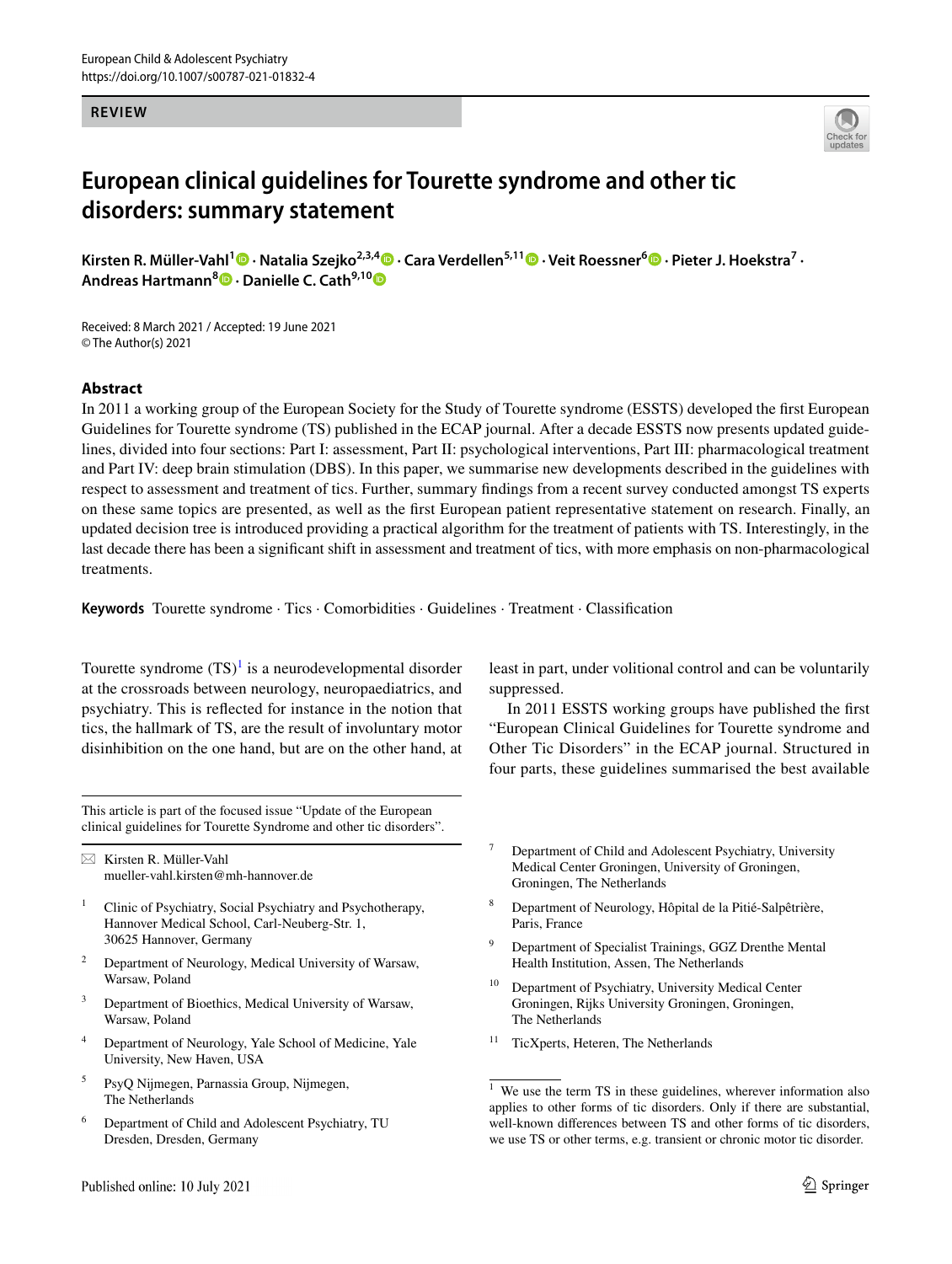<span id="page-1-0"></span>**Fig. 1** Algorithm for the treatment of patients with TS based on shared clinician patient decision making (adapted with permission from [\[14\]](#page-5-0), Springer). *TS* Tourette syndrome, *PT* pharmacotherapy, *BT* behaviour therapy, *CBM* cannabis-based medicine



evidence combined with best practice expert consensus on the assessment and treatment of TS and related conditions: Part I: assessment [[3](#page-4-0)], Part II: psychological interventions [\[17\]](#page-5-1), Part III: pharmacological treatment [[14\]](#page-5-0), and Part IV: deep brain stimulation (DBS) [[9](#page-4-1)]. The ESSTS guidelines have since then been used throughout Europe and have been cited over 500 times.

In the current special section of ECAP, we present an update of the four parts of the ESSTS guidelines published in 2011, supplemented with a decision tree providing a practical algorithm for the treatment of patients with TS (see Fig. [1\)](#page-1-0) and a patient representative statement on research priorities. All parts together provide a comprehensive guideline that covers assessment and all forms of treatments.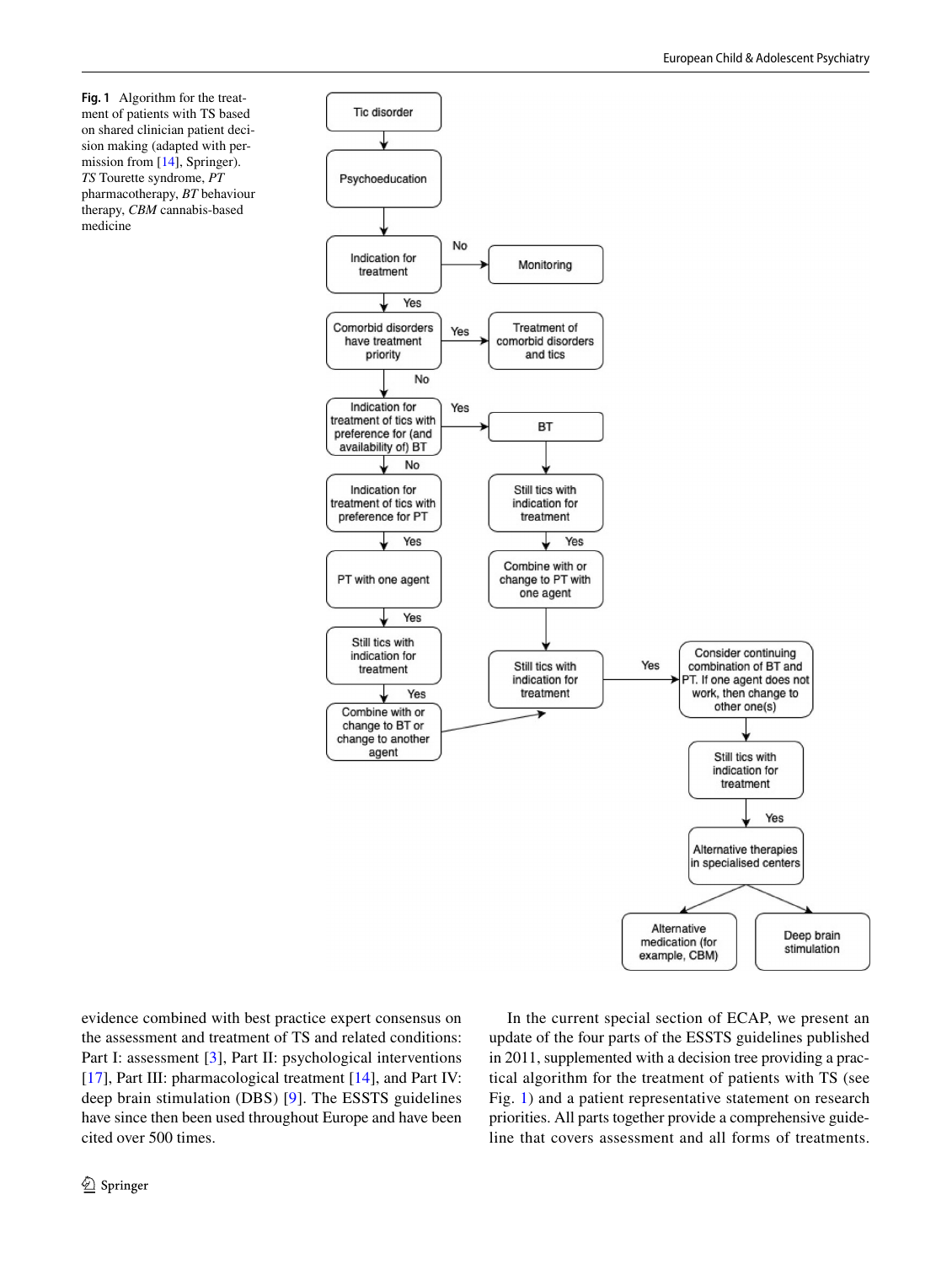Since both empirical research fndings and clinical knowledge are important elements of clinical guidelines, these guidelines therefore entail not only a thorough review of the evidence-based literature, but also the results of a survey conducted among ESSTS experts on the assessment and treatment of TS, which are incorporated in each part of the current guidelines.

Recently the American Academy of Neurology (AAN) has published a systematic review [\[12](#page-5-2)] as well as practice guideline recommendations [[13\]](#page-5-3)—in which several ESSTS experts participated—on the efectiveness and safety of treatments for tics. Nonetheless, in our opinion, the present updated European clinical guidelines have a *raison d'être.* Through surveying ESSTS experts on assessment and treatment in both clinical practice and research, we were able to specifcally incorporate knowledge and expertise from a large number of European experts into the guidelines. Further, despite overlap between Europe and the US/Canada, there are notable diferences with respect to assessment and interventions in clinical practice. This is refected by diferences in health care use and organisation, in patient preferences and in frst choice of pharmacological agents, availability and application of behavioural treatments, costs of treatment, and approval status. In the following paragraphs we summarise the most important conclusions formulated in each part of the guidelines.

In Part I: assessment, we have incorporated the newly implemented DSM-5 and ICD-11 criteria. We summarise available literature that includes newly developed tic rating scales and give concrete recommendations for assessments of tics and psychiatric comorbidities in the context of both routine practice and research. In addition, we advice how to diferentiate tics and functional "tic-like" movements and "Tourette-like" behaviours [[11\]](#page-5-4). In the DSM-5, the position of tic disorders has remained largely the same as in DSM-IV-TR, classifying TS as a "neurodevelopmental disorder", alongside attention deficit/hyperactivity disorder (ADHD), intellectual disabilities and autism spectrum disorder (ASD). In the ICD-11, in contrast, tic disorders have been removed out of the ICD-10 category "Behavioural and emotional disorders with onset usually occurring in childhood and adolescence" and reassigned to the movement disorders section. In our opinion, this disregards the growing body of both genetic and clinical evidence that tic disorders are related to developmental and psychiatric disorders rather than to neurological disorders  $[2, 4]$  $[2, 4]$  $[2, 4]$  $[2, 4]$ . Furthermore, in our opinion, there is no scientifc evidence to support introduction of a subcategory "Infectious or post-infectious tics" (8A05.10) in the category "8A05.1 Secondary tics" [[8\]](#page-4-4). Therefore, we do not recommend assessment of children for Paediatric Autoimmune Neuropsychiatric Disorders Associated with Streptococcal infections (PANDAS)-related TS. Moreover, introduction in ICD-11 of the secondary tics subcategory named "Tics associated with developmental disorders" (8A05.1.1) leaves room for confusion; when a person meets criteria for both tics and ASD or ADHD, he/she can be classifed as sufering from either "Tics associated with developmental disorders" (8A05.11), or from TS in combination with ASD. In our opinion, current evidence indicates that tic disorders *are* by defnition neurodevelopmental disorders.

With respect to behavioural interventions, in part II: psychological interventions, we outline substantial progress that has been made since 2011. Most importantly, since then several randomised controlled trials (RCTs) have been published on habit reversal treatment in both children and adults. As a result, behavioural treatment is currently regarded as the treatment of choice in reducing tics. Accordingly, with this up-date guidelines we changed the order of part II and part III. Further, internet-based modules of established behavioural treatments have been developed to render behaviour therapy more accessible. In addition, adaptations have been made to broaden the focus of behavioural treatment from reducing tic severity only to improving the individual's overall quality of life.

With respect to pharmacological treatment (part III), most importantly, the antipsychotic agent aripiprazole has been proven efective in the treatment of tics in large-scale RCT [\[15](#page-5-5), [19](#page-5-6)] and is currently the most frequently prescribed drug in Europe according to the ESSTS survey. During the last decade, three important trends can be noted. First, in contrast to the situation pre-2011, almost all RCTs have been sponsored by pharmaceutical companies which clearly increased the database but also bears the risk of bias [[6](#page-4-5)]. Second, according to the AAN guidelines the traditional Chinese medicine products 5-ling granule and Ningdong granule have now made it to the list of compounds showing moderate confidence in evidence of treatment effects. However, we are not in accordance with this confdence for the following reasons: (i) Investigational Medicinal Product Dossier (IMPD) information that includes safety information of these agents is extremely limited; and (ii) agents contain products such as dried human placenta and therefore are not allowed on the European market. During recent years, several large scale RCTs have been conducted in China [[14](#page-5-0)]. Although they may contain potentially important information, they have been almost exclusively published in Chinese [\[18\]](#page-5-7). Therefore, it is impossible to judge upon the quality of these trials for readers not mastering Chinese.

Although some new pharmacological compounds are currently under investigation to treat tics, frst results were disappointing: both the vesicular monoamine transport (VMAT) inhibitor deutetrabenazine [[16](#page-5-8)] as well as the inhibitor of the monoacylglycerol lipase (MAGL) and selective modulator of the endocannabinoid system Lu AG06466 (former ABX-1431) [\[10](#page-4-6)] did not meet the primary endpoint of tic reduction in phase 2/3 studies. Therefore, results from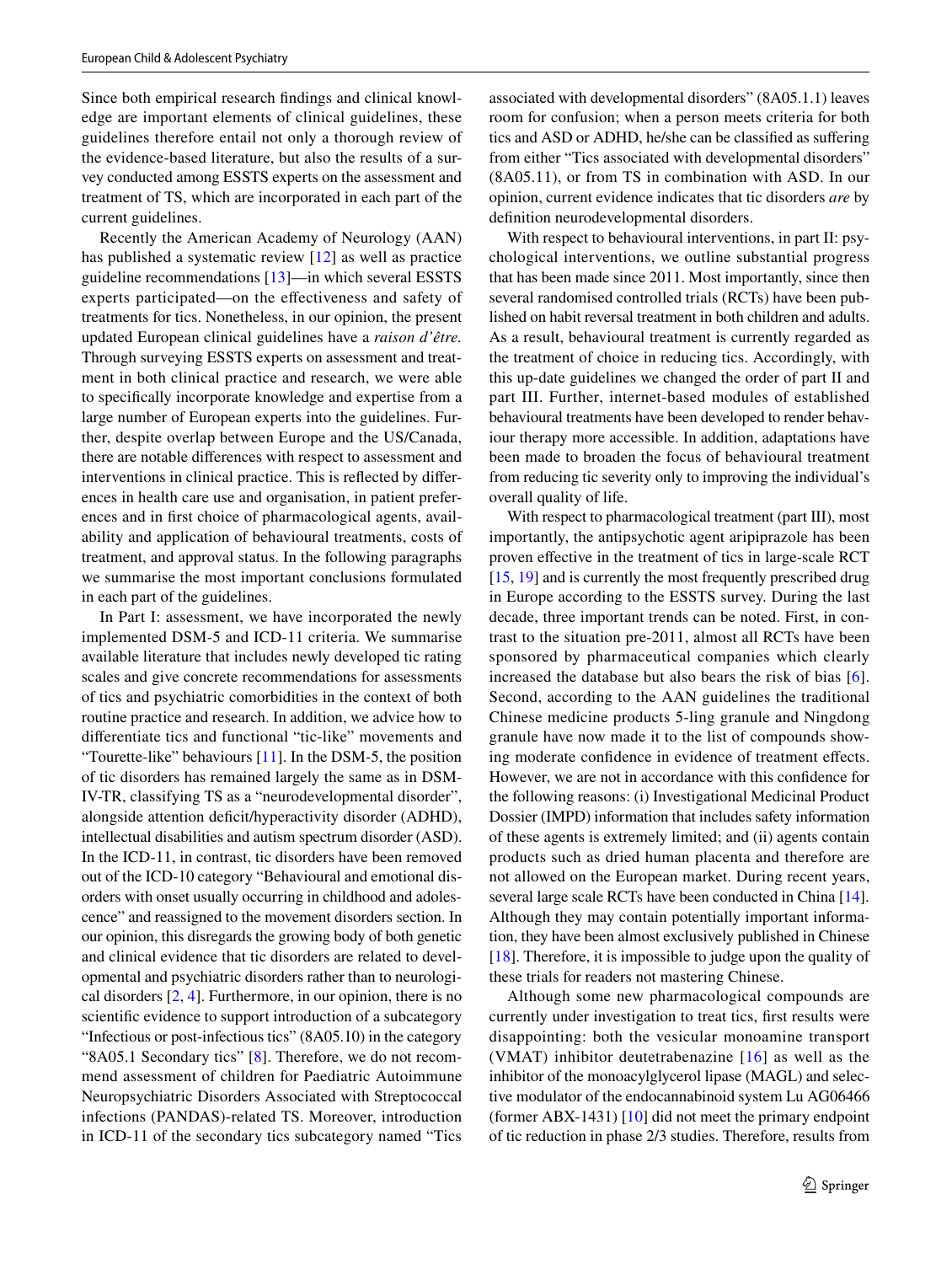RCTs investigating efficacy and safety of ecopipam, a selective antagonist of dopamine D1-type receptors (ClinicalTrials.gov Identifer: NCT01244633), but also nabiximols, a cannabis extract containing tetrahydrocannabinol (THC) and cannabidiol (CBD) at a 1:1 ratio (ClinicalTrials.gov Identifer: NCT03087201), are highly anticipated.

With respect to deep brain stimulation (DBS), in part IV, we present increasing knowledge about efficacy in TS, although numbers and sample sizes of RCTs are still very limited. Reported effects are modest and partly even contradictory with effect sizes of tic improvement between  $0.36$ and 1.56. European contributions to a meta-analysis [\[1](#page-4-7)] and data of the International Tourette syndrome DBS Public Database and Registry [[7](#page-4-8)] have contributed signifcantly to interpret the heterogeneous results [[1,](#page-4-7) [7\]](#page-4-8).

In order to incorporate clinical knowledge that refects actual clinical practice in Europe into our revised and updated ESSTS guidelines, between October and November 2019 we conducted an online survey among ESSTS members. This was a follow-up to a prior survey carried out in the context of the 2011 guidelines, which allowed to capture the changes in assessment and treatment practices over the last decade [\[14\]](#page-5-0). We received responses from 59 experts from 17 diferent European countries predominantly from specialised outpatient clinics seeing on average 72 (range 0–600) children, 64 (range 0–666) adolescents, and 40 (range 0–300) adults with tics per year. Of note, experts encompassed child and adolescent psychiatrists (*n*=20, 34%), psychologists  $(n=11, 19\%)$ , adult neurologists  $(n=13, 22\%)$ , and adult psychiatrists (*n*=11, 19%) (several answers missing). Remarkably,  $53\%$  ( $n=31$ ) of experts conduct both clinical and research work, while 34% (*n*=20) work only clinically and  $10\%$  ( $n=6$ ) are exclusively dedicated to research (several answers missing).

While detailed results of the survey have been added to the four diferent parts of the updated guidelines, here we briefy highlight the most relevant fndings: (i) there is large agreement amongst European TS experts that in clinical practice tic severity assessment is based on clinical judgement complemented with observational and interview data including the Yale Global Tic Severity Scale (YGTSS) [\[5](#page-4-9)], the latter being the most widely used rating scale for tic assessment both in clinical practice and research; (ii) for the majority of ESSTS experts shared decision-making is common practice in the treatment of patients with TS, aiming to help patients to reach evidence-informed and valuecongruent medical decisions; (iii) behavioural therapy was reported to be the frst line treatment in both children and adults with tics, but was available in only 57% of centres. In contrast, 65% of experts consider pharmacotherapy when requested; (iv) all over Europe, there is still a substantial lack of trained psychotherapists so that only about half of the patients recommended for behavioural therapy can receive it; (v) as a consequence, internet (known as telemedicine or telehealth) as well as group-based treatment strategies are being introduced in clinical routine practice. Fortunately, different RCTs are currently ongoing investigating the efficacy of diferent kinds of internet-delivered behavioural therapy; (vi) the majority of experts recommends pharmacotherapy when behavioural therapy has been unsuccessful (72%) or in combination with behavioural therapy for severely affected patients (89%); (vii) compared to 2011, ESSTS experts have shifted from risperidone to mostly using aripiprazole as a frst-line therapy followed by risperidone, clonidine, guanfacine (children) and topiramate (adults), respectively; (viii) remarkably, haloperidol, although being the only officially licenced drug for tic treatment in most European countries, is no longer used as a preferred drug by European experts (used by 6 (10%) experts in children/ adolescents and 7 (12%) in adults, respectively); (ix) ESSTS experts consider DBS only in carefully selected and otherwise treatment-refractory patients corresponding to fewer than 3% of all patients. Although introduced already in 1999, DBS is still offered in only about 25% of highly specialised TS clinics.

Finally and uniquely, a paper by patients representatives in Europe who conducted a world-wide survey among patient advocacy groups, describes the patient perspective on diferent research topics. Unsurprisingly, three quarters of the 2000 respondents indicated that they would prefer research into the topic "how to treat TS and/or decrease symptoms".

In conclusion, our revised ESSTS guidelines contain updated information on recent developments on assessment and treatment of TS, combined with a patient representative statement, which expresses the close and fruitful collaboration between advocacy groups and experts in the ESSTS community.

**Acknowledgements** We thank all TS patients and TS Advocacy Groups for their contribution in the functioning of ESSTS, participation in research as well as having supported these guidelines with a patient representative statement.

**Author contributions** Conception: KRMV, DCC; literature search: KRMV, DCC, NS; writing of the frst draft: KRMV, DCC, NS; revision: KRMV, DCC, NS, AH, PJH, CV, VR.

**Funding** Open Access funding enabled and organized by Projekt DEAL.

#### **Declaration**

**Conflict of interest** KMV has received fnancial or material research support from EU (FP7-HEALTH-2011 No. 278367, FP7-PEO-PLE-2012-ITN No. 316978) DFG: GZ MU 1527/3-1 and GZ MU 1527/3-2, BMBF: 01KG1421, National Institute of Mental Health (NIMH), Tourette Gesellschaft Deutschland e.V. Else-Kröner-Frese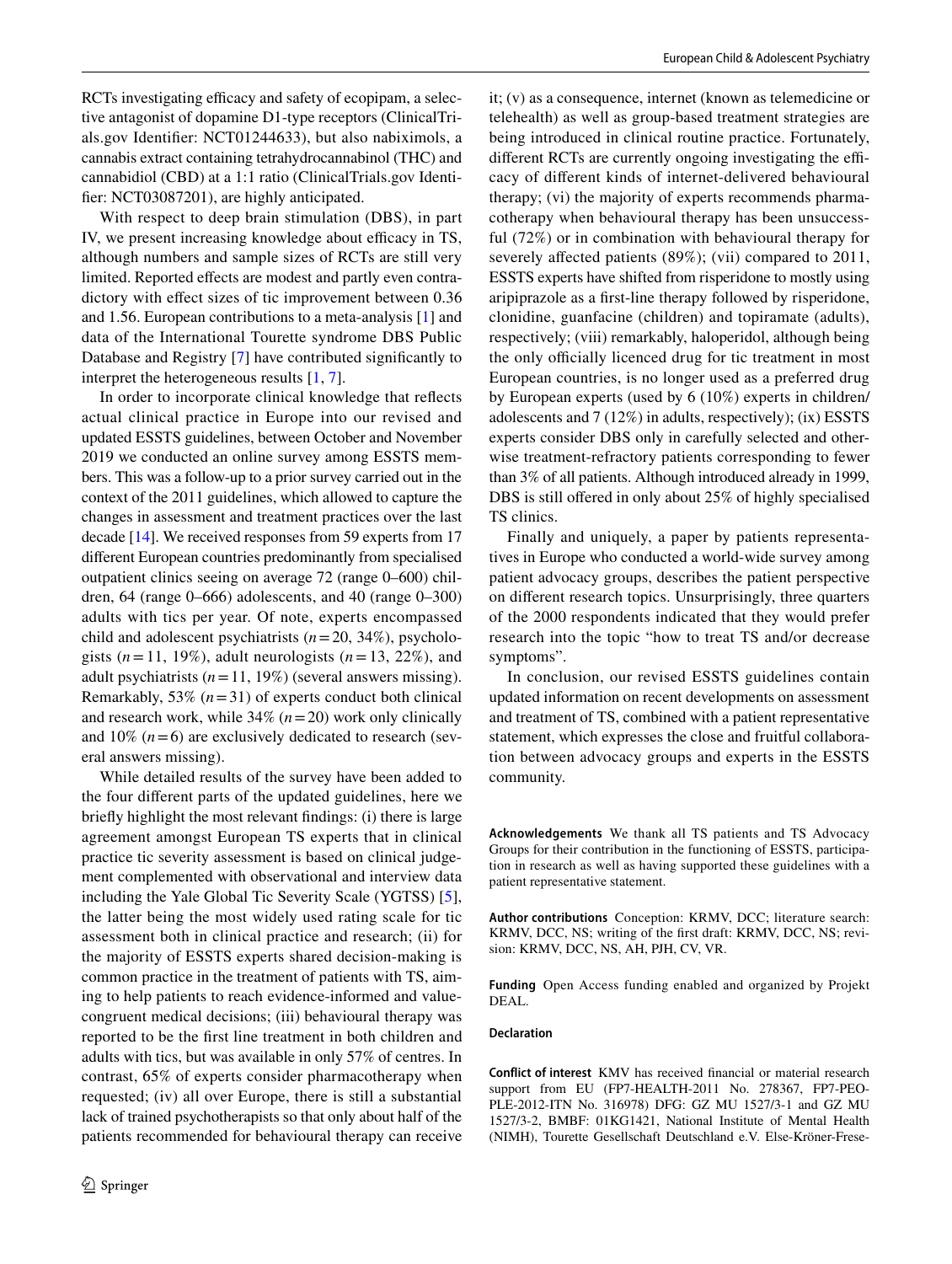nius-Stiftung, GW pharmaceuticals, Almirall Hermal GmbH, Abide Therapeutics, and Therapix Biosiences. She has received consultant's honoraria from Abide Therapeutics, Boehringer Ingelheim International GmbH, Bionorica Ethics GmbH, CannaMedical Pharma GmbH, Canopy Grouth, Columbia Care, CTC Communications Corp., Demecan, Eurox Deutschland GmbH, Global Praxis Group Limited, IMC Germany, Lundbeck, Sanity Group, Stadapharm GmbH, Synendos Therapeutics AG, and Tilray. She is an advisory/scientifc board member for CannaMedical Pharma GmbH, Bionorica Ethics GmbH, CannaXan GmbH, Canopy Growth, Columbia Care, IMC Germany, Leafy Deutschland GmbH, Sanity Group, Syqe Medical Ltd., Therapix Biosciences Ltd., and Wayland Group. She has received speaker's fees from Aphria Deutschland GmbH, Almirall, Cogitando GmbH, Emalex, Eurox Deutschland GmbH, Ever pharma GmbH, Meinhardt Congress GmbH, PR Berater, Spectrum Therapeutics GmbH, Takeda GmbH, Tilray, Wayland Group. She has received royalties fromDeutsches Ärzteblatt, Der Neurologie und Psychiater, Elsevier, Medizinisch Wissenschaftliche Verlagsgesellschaft Berlin, and Kohlhammer. She served as a guest editor for Frontiers in Neurology on the research topic "The neurobiology and genetics of Gilles de la Tourette syndrome: new avenues through large-scale collaborative projects", is an associate editor for "Cannabis and Cannabinoid Research" and an Editorial Board Member of "Medical Cannabis and Cannabinoids" und "MDPI-Reports" and a Scientifc board member for "Zeitschrift für Allgemeinmedizin". NSZ has no conficts to declare. DC has received fnancial support from EU (FP7-HEALTH-2011 No. 278367; FP7-PEOPLE-2012-ITN No. 316978), from VCVGz, and from Tourette Association of America. AH has received fnancial or material research support from the Association Française pour le syndrome de Gilles de la Tourette (AFSGT). He has received consultant's honoraria from Lundbeck and Noema Pharma. VR has received payment for consulting and writing activities from Lilly, Novartis, and Shire Pharmaceuticals, lecture honoraria from Lilly, Novartis, Shire Pharmaceuticals, and Medice Pharma, and support for research from Shire Pharmaceuticals and Novartis. He has carried out clinical trials in cooperation with the Novartis, Shire, Servier and Otsuka companies. PJH has received a honorarium for an advisory board meeting of Shire. NSZ and CV have no conficts to declare.

**Open Access** This article is licensed under a Creative Commons Attribution 4.0 International License, which permits use, sharing, adaptation, distribution and reproduction in any medium or format, as long as you give appropriate credit to the original author(s) and the source, provide a link to the Creative Commons licence, and indicate if changes were made. The images or other third party material in this article are included in the article's Creative Commons licence, unless indicated otherwise in a credit line to the material. If material is not included in the article's Creative Commons licence and your intended use is not permitted by statutory regulation or exceeds the permitted use, you will need to obtain permission directly from the copyright holder. To view a copy of this licence, visit <http://creativecommons.org/licenses/by/4.0/>.

# **References**

- <span id="page-4-7"></span>1. Baldermann JC, Schüller T, Huys D, Becker I, Timmermann L, Jessen F, Visser-Vandewalle V, Kuhn J (2016) Deep brain stimulation for Tourette-Syndrome: a systematic review and meta-analysis. Brain Stimul 9:296–304
- <span id="page-4-2"></span>2. Brainstorm C, Anttila V, Bulik-Sullivan B, Finucane HK, Walters RK, Bras J, Duncan L, Escott-Price V, Falcone GJ, Gormley P, Malik R, Patsopoulos NA, Ripke S, Wei Z, Yu D, Lee PH, Turley P, Grenier-Boley B, Chouraki V, Kamatani Y, Berr C, Letenneur L, Hannequin D, Amouyel P, Boland A, Deleuze JF, Duron E,

Vardarajan BN, Reitz C, Goate AM, Huentelman MJ, Kamboh MI, Larson EB, Rogaeva E, St George-Hyslop P, Hakonarson H, Kukull WA, Farrer LA, Barnes LL, Beach TG, Demirci FY, Head E, Hulette CM, Jicha GA, Kauwe JSK, Kaye JA, Leverenz JB, Levey AI, Lieberman AP, Pankratz VS, Poon WW, Quinn JF, Saykin AJ, Schneider LS, Smith AG, Sonnen JA, Stern RA, Van Deerlin VM, Van Eldik LJ, Harold D, Russo G, Rubinsztein DC, Bayer A, Tsolaki M, Proitsi P, Fox NC, Hampel H, Owen MJ, Mead S, Passmore P, Morgan K, Nothen MM, Rossor M, Lupton MK, Hofmann P, Kornhuber J, Lawlor B, McQuillin A, Al-Chalabi A, Bis JC, Ruiz A, Boada M, Seshadri S, Beiser A, Rice K, van der Lee SJ, De Jager PL, Geschwind DH, Riemenschneider M, Riedel-Heller S, Rotter JI, Ransmayr G, Hyman BT, Cruchaga C, Alegret M, Winsvold B, Palta P, Farh KH, Cuenca-Leon E, Furlotte N et al (2018) Analysis of shared heritability in common disorders of the brain. Science. [https://doi.org/10.1126/science.](https://doi.org/10.1126/science.aap8757) [aap8757](https://doi.org/10.1126/science.aap8757)

- <span id="page-4-0"></span>3. Cath DC, Hedderly T, Ludolph AG, Stern JS, Murphy T, HartmannCzernecki AV, Robertson MM, Martino D, Munchau A, Rizzo R, Group EG (2011) European clinical guidelines for Tourette syndrome and other tic disorders. Part I: assessment. Eur Child Adolesc Psychiatry 20:155–171
- <span id="page-4-3"></span>4. Hirschtritt ME, Lee PC, Pauls DL, Dion Y, Grados MA, Illmann C, King RA, Sandor P, McMahon WM, Lyon GJ, Cath DC, Kurlan R, Robertson MM, Osiecki L, Scharf JM, Mathews CA (2015) Lifetime prevalence, age of risk, and genetic relationships of comorbid psychiatric disorders in Tourette syndrome. JAMA Psychiat 72:325–333
- <span id="page-4-9"></span>5. Leckman JF, Riddle MA, Hardin MT, Ort SI, Swartz KL, Stevenson J, Cohen DJ (1989) The Yale Global Tic Severity Scale: initial testing of a clinician-rated scale of tic severity. J Am Acad Child Adolesc Psychiatry 28:566–573
- <span id="page-4-5"></span>6. Lundh A, Lexchin J, Mintzes B, Schroll JB, Bero L (2018) Industry sponsorship and research outcome: systematic review with meta-analysis. Intensive Care Med 44:1603–1612
- <span id="page-4-8"></span>7. Martinez-Ramirez D, Jimenez-Shahed J, Leckman JF, Porta M, Servello D, Meng FG, Kuhn J, Huys D, Baldermann JC, Foltynie T, Hariz MI, Joyce EM, Zrinzo L, Kefalopoulou Z, Silburn P, Coyne T, Mogilner AY, Pourfar MH, Khandhar SM, Auyeung M, Ostrem JL, Visser-Vandewalle V, Welter ML, Mallet L, Karachi C, Houeto JL, Klassen BT, Ackermans L, Kaido T, Temel Y, Gross RE, Walker HC, Lozano AM, Walter BL, Mari Z, Anderson WS, Changizi BK, Moro E, Zauber SE, Schrock LE, Zhang JG, Hu W, Rizer K, Monari EH, Foote KD, Malaty IA, Deeb W, Gunduz A, Okun MS (2018) Efficacy and safety of deep brain stimulation in Tourette syndrome: the international Tourette syndrome deep brain stimulation public database and registry. JAMA Neurol 75:353–359
- <span id="page-4-4"></span>8. Martino D, Schrag A, Anastasiou Z, Apter A, Benaroya-Milstein N, Buttiglione M, Cardona F, Creti R, Efstratiou A, Hedderly T, Heyman I, Huyser C, Madruga M, Mir P, Morer A, Mol Debes N, Moll N, Müller N, Müller-Vahl K, Munchau A, Nagy P, Plessen KJ, Porcelli C, Rizzo R, Roessner V, Schnell J, Schwarz M, Skov L, Steinberg T, Tarnok Z, Walitza S, Dietrich A, Hoekstra PJ (2021) Association of Group A streptococcus exposure and exacerbations of chronic tic disorders: a multinational prospective cohort study. Neurology 96:e1680–e1693
- <span id="page-4-1"></span>9. Muller-Vahl KR, Cath DC, Cavanna AE, Dehning S, Porta M, Robertson MM, Visser-Vandewalle V, Group EG (2011) European clinical guidelines for Tourette syndrome and other tic disorders. Part IV: deep brain stimulation. Eur Child Adolesc Psychiatry 20:209–217
- <span id="page-4-6"></span>10. Müller-Vahl KR, Fremer C, Beals C, Ivkovic J, Loft H, Schindler C (2021) Monoacylglycerol Lipase Inhibition in Tourette Syndrome: A 12-Week, Randomized, Controlled Study. Mov Disord. <https://doi.org/10.1002/mds.28681>